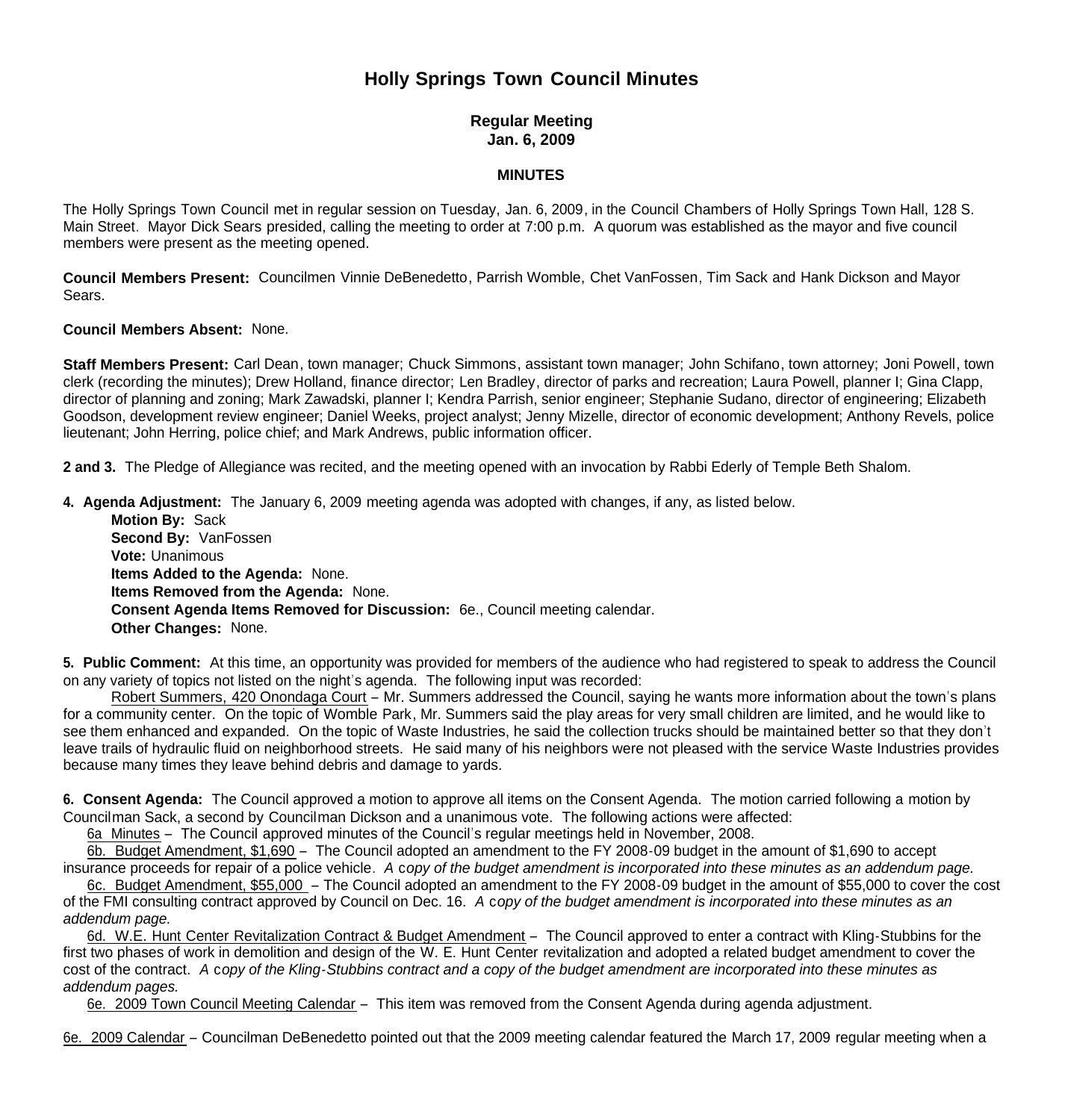quorum of the Council will not be possible because three members will be attending the National League of Cities conference in Washington D.C. Council members asked if the March 17 meeting should be postponed or cancelled.

 Staff suggested canceling the meeting since town business could be scheduled before or after the March 17 meeting with so much advance notice.

Councilman DeBenedetto said he felt the meeting should be postponed but not cancelled.

A special meeting could be called if needed on the return of Council members.

**Action:** The Council approved a motion to cancel the March 17, 2009 regular meeting of the Council.

**Motion By:** VanFossen

**Second By:** Dickson

 **Vote:** The motion carried following a 4-1 vote. Councilmen Womble, VanFossen, Sack and Dickson voted for the motion. Councilman DeBenedetto voted against.

 **Action:** The Council approved a motion to adopt the remaining calendar of the Town Council's 2009 regular meeting schedule. **Motion By:** Dickson **Second By:** Sack **Vote:** Unanimous

 At this time, Councilman VanFossen reported that he is the architect for the subject of Agenda Item 7a. He asked to be recused from the Council for the agenda item.

 **Action**: The Council approved a motion to recuse Councilman VanFossen from Item 7a. on the agenda because of his professional connection as an architect with the subject of Item 7a.

 **Motion By:** Dickson **Second By:** Sack **Vote**: Unanimous.

**7a. 08-DP-12, Shoppes at Woodcreek, Phase III Development Plan** – Ms. Powell said the Town has received a request for an integrated center to be located on 1.45 acres of property at the approximate intersection of Holly Springs Road and Sunset Lake Road. She asked that the Council table this item.

 **Action:** The Council approved a motion to table development plan 08-DP-12. **Motion By:** Dickson

 **Second By:** Sack **Vote:** Unanimous

**Action**: The Council approved a motion to readmit Councilman VanFossen into the meeting.  **Motion By:** Sack **Second By:** Dickson **Vote**: Unanimous.

**7b. 08-DP-13, Hampton Inn Development Plan** – Mr. Zawadski said the Town has received a request for a development plan for five acres located at 1516 Ralph Stephens Road. The proposed plan is for the construction of a four-story 124-room Hampton Inn Hotel. The site would be accessed from a single driveway off of Ralph Stephens Road that connects with a two-way interior access drive that extends around the perimeter of the building.

 He said a total of 124 parking spaces are distributed throughout, but the majority of the spaces are proposed in the northwest corner of the property. Pedestrian connections are provided to connect the public sidewalk along Ralph Stephens Road and the parking lot with the main entrance of the building.

 The four-story building is proposed to be constructed with brown brick, olive cast stone, and beige EIFS. The proposed architecture includes a variety of Building Massing and Façade Treatments as required by the UDO. Specific features include: building base, body, and cap, roofline variation, façade modulation, multiple building textures/materials, windows, decorative building lighting, decorative stone banding, and landscaped trellises.

**Action:** The Council approved a motion to approve Development Plan #08-DP-13 for Hampton Inn as submitted by Withers and Ravenel, Project Number 2080683, dated revised 12/8/2008 with the following conditions**:**

- 1. A sign permit is required to be obtained prior to any signage installation.
- 2. A fee-in-lieu of upgrade will be required for this project for the Pump Station and/or Force Main
- 3. This project will be required to meet the Town of Holly Springs NPDES Ph. II Post Construction Stormwater Ordinance.
- 4. The following items are to be addressed prior to  $1<sup>st</sup>$  construction drawing submittal:
	- a. The recombination plat for this project must be recorded.
	- b. Submit the Final Gravity Sewer Line Sizing Report for all lines that are stubbed to adjacent upstream properties. Include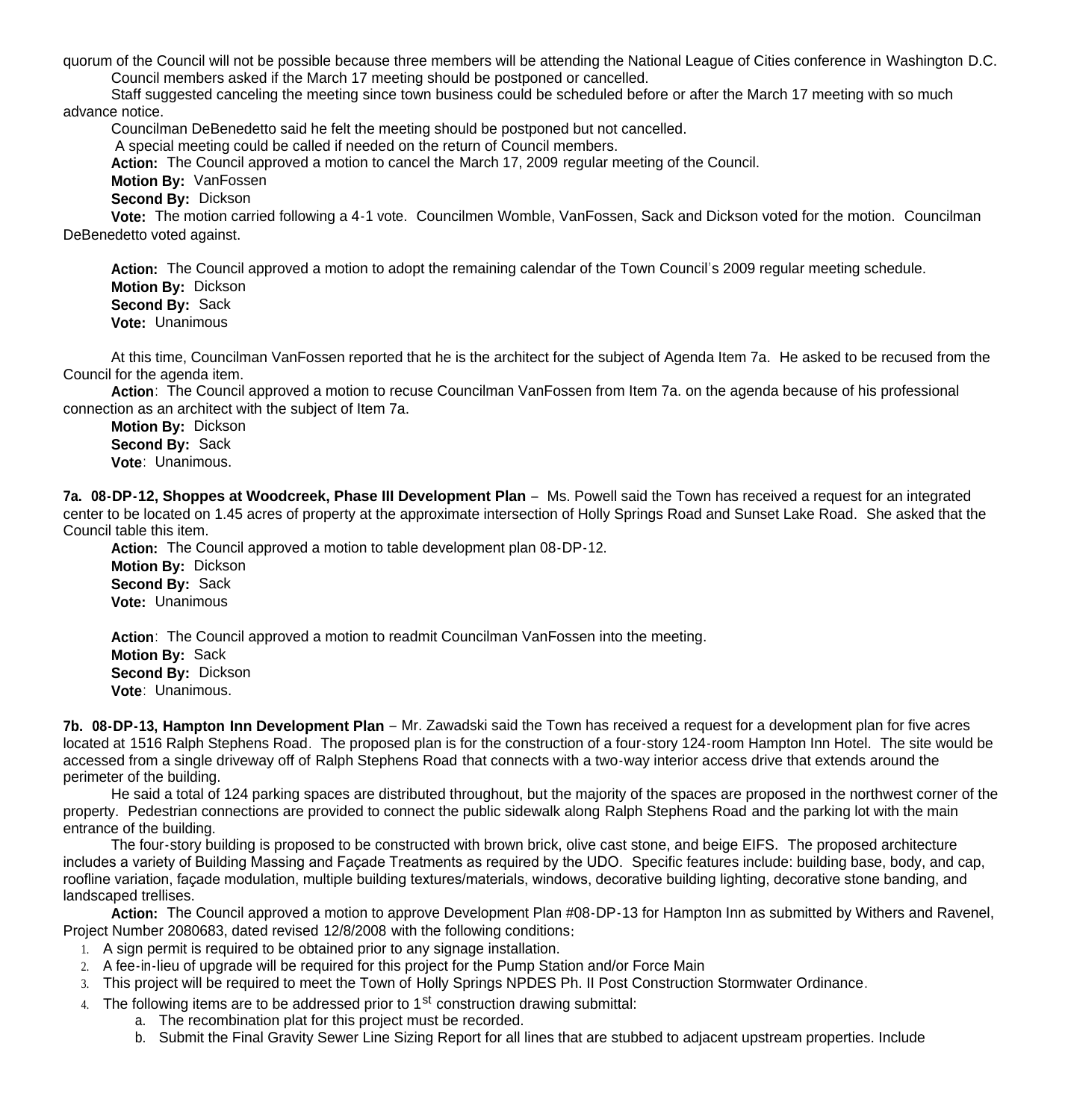calculations to document line sizes, adequacy of proposed sanitary sewer lines to serve all future upstream development.

- c. A revised detailed engineer's sealed Water System Hydraulic Report is required for this project to document the fire flow and system pressure requirements. This report will need to include the sprinkler system calculations.
- 5. The following items are to be addressed prior to construction drawing approval or issuance of a land disturbance permit:
	- a. Approval of Stormwater Management Plan is required
	- b. Payment of the Stormwater Fee-in-Lieu will be required.
- 6. The following items are to be addressed within 10 days of Town Council action on revised plans:
	- a. Show the corrected 65' right-of-way for Ralph Stephens Road.
	- b. Provide an easement only for the future sewer stub to the right-of-way.
	- c. Provide written documentation of the sewer stub location proposed.
	- d. A revised landscape plan changing the Leyland Cypress to "Green Giant" is to be submitted to the Department of Planning & Zoning.

### **Motion By:** DeBenedetto **Second By:** Womble

**Vote:** Unanimous.

**7c. 97-COM-12-A02, Holly Springs Village Centre Master Plan Amendment** – Ms. Powell said that staff has received an amendment request to add black awnings as an acceptable materials choice for the Village Centre Shoppes integrated center. This master plan was first approved by Town Council on Aug. 4, 1998 and was then referred to as Holly Springs Commercial Center.

 She said Master Plans at that time did not submit a color and materials board, so the applicant would simply be revising the Holly Springs Commercial Statement of Compatibility to include the option of using black awnings.

 **Action:** The Council approved a motion to approve Master Plan amendment #97-COM-12-A02 for Holly Springs Commercial Center as submitted by James Heizer of Commercial Site Design, dated revised 10/21/08.

- 
- 1. All previous conditions of plan approval shall apply to this amendment.<br>2. Statement of Compatibility shall be revised to read "All buildings shall s Statement of Compatibility shall be revised to read "All buildings shall share a common roof line and type and shall contain a common canopy design and color to include green and black awnings."

 **Motion By:** Sack **Second By:** Dickson **Vote:** Unanimous

**7d. Hwy. 55 Speed Limit Reduction Request –** Ms. Parrish explained the background of this request. A couple of years ago, she said, a group of department heads and staff members was established internally to meet on a monthly basis to most efficiently discuss, make recommendations, and bring to closure the increasing volume of traffic issues, complaints, and requests that are initiated by citizens or staff.

 The Transportation Negotiation Team (TNT) is an informal name that has been adopted by the group of staff, which consists of the Police Department, the Public Works Department, and the Engineering Department – all of those departments involved in regulating, enforcing, installing, traffic related regulations, signage, etc. These meetings allow all of the regulatory issues involved in these types of requests to be discussed at one time, since many of those issues overlap these departments. There are a couple of Town policy statements that provide guidance to the group in processing particular requests related to traffic calming and stop sign installation. The typical agenda has anywhere from 20 to 30 items, including both revolving and new requests.

She said one of the types of requests that the TNT staff handles periodically is requests for speed limit reductions. The TNT staff research and evaluate the request, correspond with the requesting party, and provide an answer to their request. On occasion, someone who makes a request is not satisfied with the TNT staffs' answer, and desires to be heard by the Town Council.

Ms. Parrish said the request before the Council tonight is a resident's appeal of a speed limit reduction request. The resident has requested that the speed limit on Main Street from Oak Hall Drive to Sunset Lake Road be reduced from 45 mph to 35 mph. She said the following is the information that has been provided to the resident by the TNT staff in response to the request:

"The TNT Committee, in the past, has recommended speed reductions for:

- Holly Springs Road (a section of 45 mph to 35 mph) due to the speed limit of 35 mph for most of roadway and there was a small gap of 45 mph over the creek and there are two major school campuses.
- Bass Lake Road because of all the driveways on the town side of Brook Manor, the Retreat Center, a very narrow lane width, and the multiple pedestrian crossings.
- "The TNT Committee does not recommend speed reduction on Main Street from Oak Hall to Sunset Lake Rd for the following reasons.
	- Several vacant parcels
	- Not an abundance of driveways cuts
	- a very wide typical section
	- No signed and painted pedestrian crossing
	- No schools (walkers)
	- No major parks along the frontage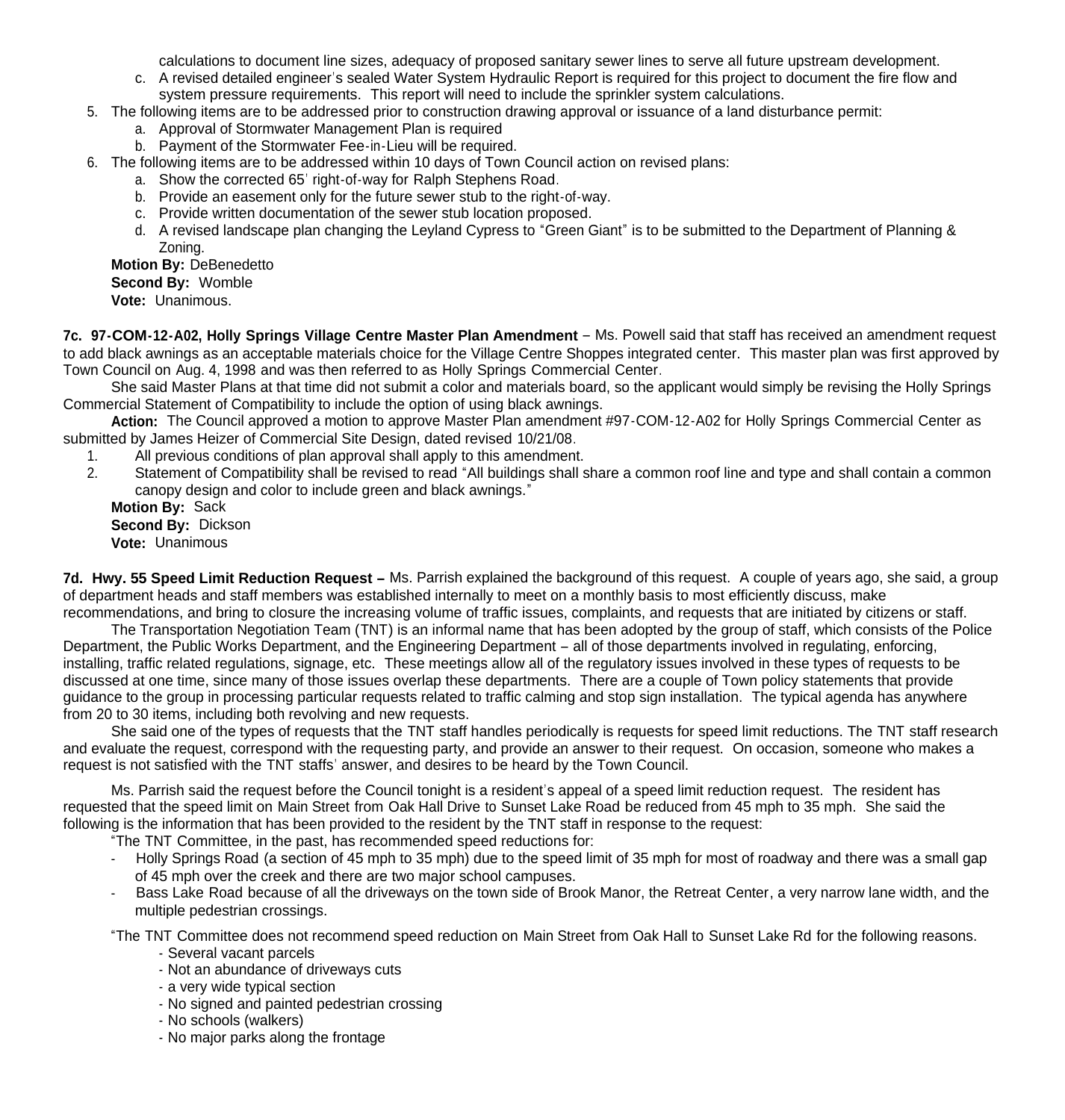- No major sight distance issues

- Commercial areas are set back off roadway

-There is not a speed gap that needs addressing.

-There is adequate lane width

-There are vertical alignment challenges, a steep grade…difficult for tractor trailers traffic to go 35 mph down the hill and then get up speed on the uphill.

Ms. Parrish said staff's recommendation is to deny the speed reduction based on the above data.

In discussion, Council concluded that the area in question by the resident is appropriately zoned at 45 mph because the highway is wide in this section; there is no development promoting pedestrian traffic; NCDOT recommends the 45 mph zone, and day care centers cited by the resident are located on interior streets located off Main Street and not on it.

 **Action:** The Council approved a motion to deny speed reduction from 45 mph to 35 mph on Main Street from Oak Hall to Sunset Lake

Rd.

**Motion By:** Dickson **Second By:** VanFossen **Vote:** Unanimous.

**7e. Town Financial Audit Report –** This item was moved to later in the meeting because auditor Mr. Chris Abbott was not yet present.

**7f. Town's 2009 Legislative Agenda –** Mr. Dean said as the General Assembly prepares to convene at the end of this month, the Town Council is asked to be thinking about topics of concern that it would like to bring before the Wake County delegation. Last year, the Council's topics focused properly on budget items for the Short Session (with a few exceptions.) This year, there is no limitation on topics.

He asked the Council for their suggested topics to be presented to the General Assembly.

 He said staff would like to have this letter delivered to the Wake Delegation by Jan. 21 in advance of the Jan. 28 convening of the House and Senate.

**Action:** The Council approved a motion to approve an initial list of 2009 legislative agenda topics.

**Motion By:** Sack **Second By:** DeBenedetto **Vote:** Unanimous.

**7g. Town Council Winter Retreat –** Mr. Dean explained that the purpose of this agenda item is to provide Council members with a chance to compare calendars and schedule the 2009 winter retreat.

 Mr. Dean asked the Council if there was any interest in changing the venue. The cost of last year's retreat was in the neighborhood of \$4,000. If the Council desires to try a local venue, use of the Cultural Center or Bass Lake would be subject to availability.

Councilman Womble said he would support having the retreat at Bass Lake Retreat Center.

 Other Council members agreed that it would probably mean spending less time on topics, but considering the economic times, it would be a good idea.

Council directed that staff look at Feb. 28 and March 1 at Bass Lake or the Cultural Center, if available.

**10. Other Business:** Councilman VanFossen shared with the Council his drawings of stacked stone columns that could be used as entrance features and would lend themselves very well to the addition of local civic organization placards.

Council directed that the drawings be placed on the next meeting agenda.

At this time, 8 p.m., Chris Abbott arrived, and the Council returned to Item 7e. on the agenda.

**7e. Town Financial Audit Report –** Mr. Holland introduced Chris Abbott of Christopher K. Abbott, CPA, PA, who addressed the Council with his firm's findings during an independent audit report of the town's FY 2007-08 financial records.

 Mr. Abbott said, generally, the audit report was a good one. He then gave an overview of the management letter and he briefed the board on his schedule of findings.

**Action:** None.

*A copy of the annual Town's FY 2007-08 financial audit is incorporated into these minutes as addendum pages.*

At this time, Mayor Sears resumed with Other Business.

 Councilman Womble asked Mr. Dean if the town was still using 10-hour work weeks. Mr. Dean said it was still being used in some departments and was resulting in cost savings.

Councilman Sack read excerpts of a newspaper article in which Councilman DeBenedetto was quoted as stating that the Town had